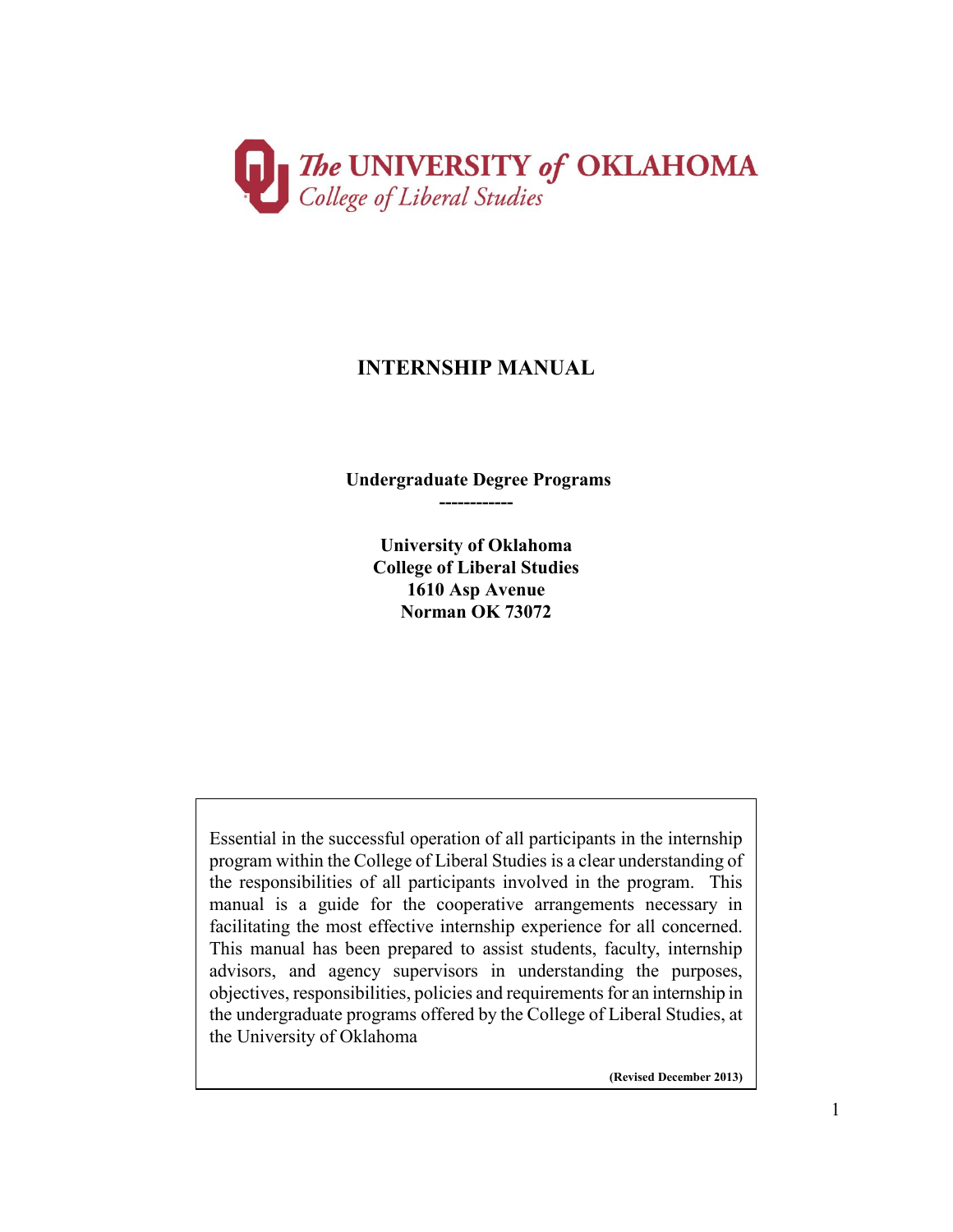

## **PURPOSE OF THE INTERNSHIP PROGRAM**

The purpose of the internship program is to provide a planned transition from the university curriculum to a personal and professional setting in a students' area of interest. During the internship experience, the student will test the practical application of the theories of academic learning in the professional setting under the guidance and supervision of both a professional staff member and a university faculty advisor. As a part of the internship experience, the student will be evaluated on his/her work attributes and contributions in the assigned work or community setting. The student will have the opportunity to continually interact with the staff in the setting and periodically with the faculty in assessing his/her skills, accomplishments, and professional growth.

## **OBJECTIVES OF THE INTERNSHIP**

#### **Student Objectives**

For the student, the Internship experience:

- 1. provides an opportunity to engage in on-the-job application of classroom theories and techniques;
- 2. assists in developing added value skills in an area of interest and in the planning and organization of a related service or community activity;
- 3. provides opportunities to undertake challenging and stimulating tasks which often entail a significant contribution to the quality of life for persons served by the organization in which one serves their internship;
- 4. identifies strengths and weaknesses of professional behavior;
- 5. allows him/her to enter the professional world gradually, under competent supervision and guidance;
- 6. presents an opportunity to interact with and learn from professional practitioners in their area of expertise;
- 7. offers a situation in which to learn and investigate human interaction; and
- 8. provides an opportunity to evaluate the field of the organization as a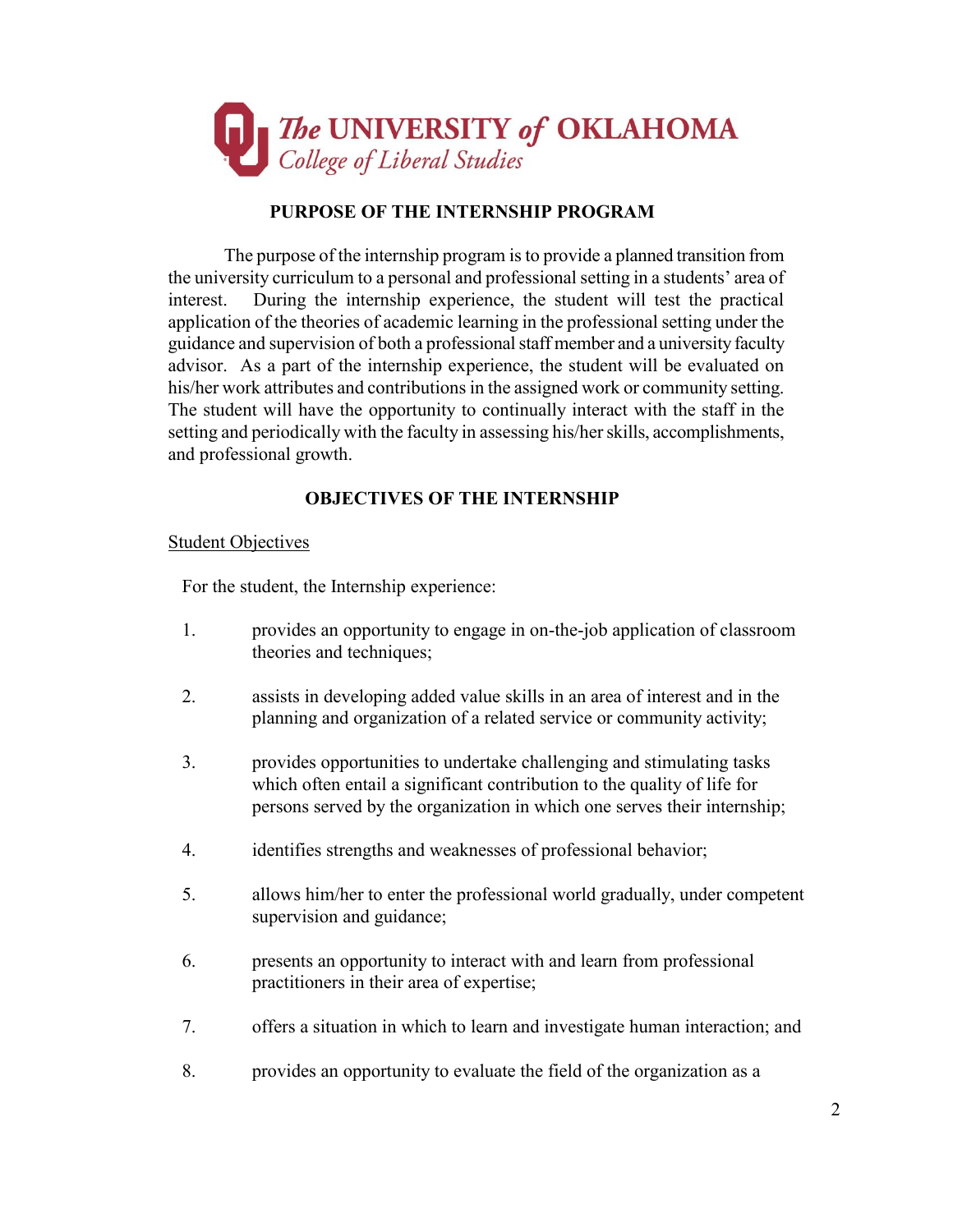## professional career.

## Agency Objectives

For the agency, the Internship experience:

- 1. offers practitioners the chance to provide expertise relative to theory and practice obtained in the classroom setting;
- 2. offers the opportunity to improve in-service training for permanent employees;
- 3. allows employers an opportunity to survey and evaluate prospective employees;
- 4. provides an expanded ability to serve clientele through the contributions of the student;
- 5. provides opportunities to establish cooperative relationships which extend beyond the Internship program;
- 6. provides a means of comparing in-class preparation (of the students) with what is practiced by the agency; and
- 7. provides an opportunity to be a partner in the preparation of future professionals.

## Faculty Advisor Objectives

- 1. provides a laboratory setting for the testing and application of theoretical models;
- 2. strengthens the educational process of preparing future professionals;
- 3. assists in the development of a cooperative working relationship between educators and practitioners;
- 4. offers a means of assessing the quality and relevance of classroom courses;
- 5. provides an opportunity to evaluate the student's needs, abilities and progress in their professional development;
- 6. facilitates sharing of resources and pursuit of common goals with professional agencies and institutions;
- 7. provides the faculty with up-to-date information on programs currently existing within the range of university contact so as to keep abreast of issues,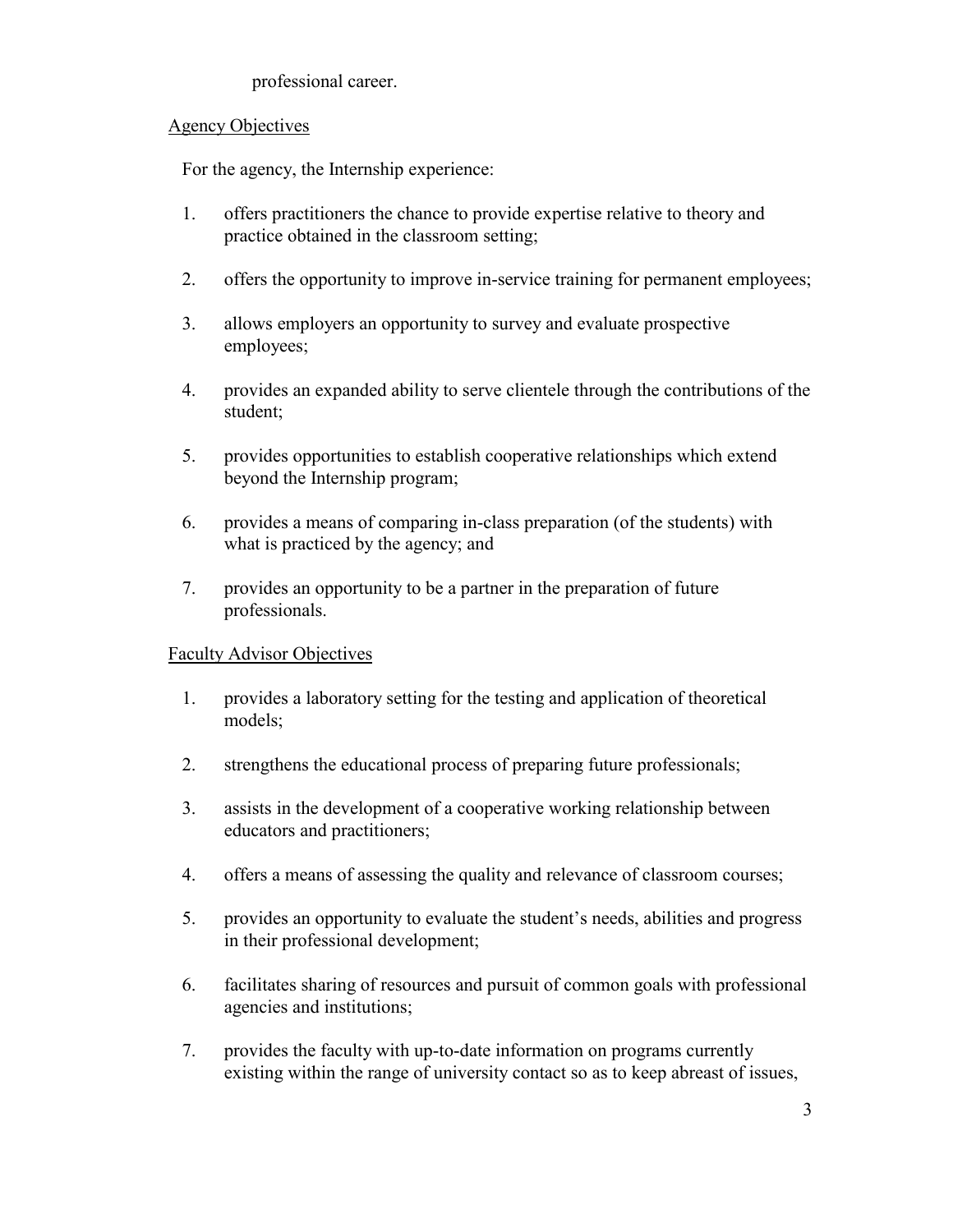problems, and innovations of professionals in the field; and

8. notes the primary educational concern of the curriculum as the preparation of people to advance within the realm of the profession.

# **RESPONSIBILITIES**

#### Student Responsibilities

During Internship, the student should:

- 1. conduct himself/herself as a member of the agency, within the policies and expectations of the agency;
- 2. conduct himself/herself professionally and personably at all times in contact with staff and clientele;
- 3. strive toward higher levels of personal and professional growth;
- 4. complete and submit all Internship reports, following specified guidelines, within the designated time requirements; and
- 5. notify the agency supervisor and/or curriculum supervisor immediately if a situation warrants special attention.

## Agency Responsibilities

During Internship, the agency should:

- 1. provide the best possible environment for working and learning;
- 2. help the student develop goals and objectives, including the determination of specific duties and assignments;
- 3. evaluate in writing, the student's work and performance and interpret for the student the content of this evaluation;
- 4. assume shared responsibility with the curriculum supervisor for relationships between the curriculum and the agency in regard to Internship;
- 5. confer with the student periodically as to his/her progress;
- 6. notify the student and curriculum supervisor immediately if a situation warrants special attention; and
- 7. recognize that the student is in a learning role as well as a working role.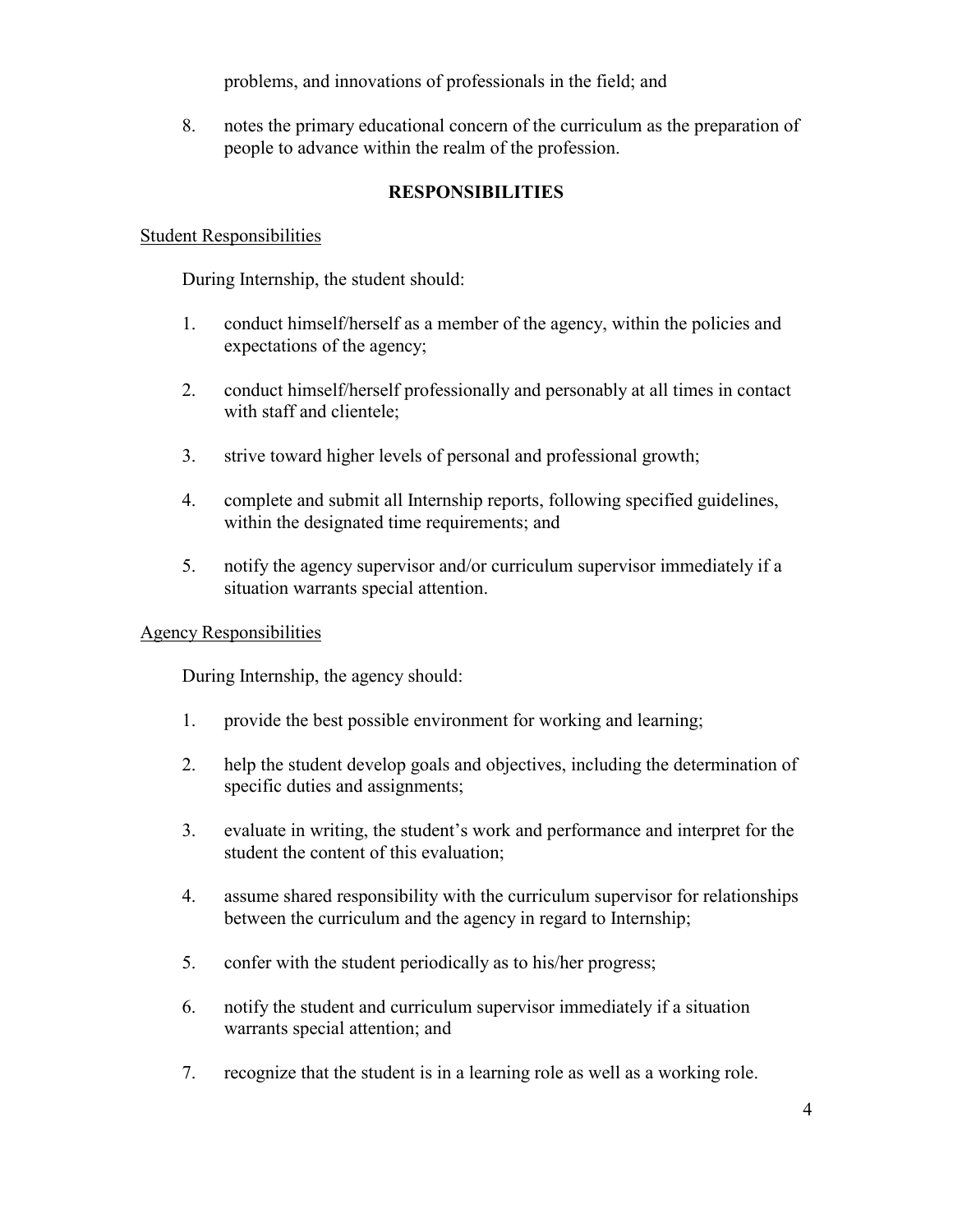#### Faculty Advisor Responsibilities

During Internship, the Faculty Advisor should:

- 1. assist the student in setting realistic goals and objectives;
- 2. confer with the student periodically, including when possible, on-site visits, as to his/her progress;
- 3. maintain open communications with the student and agency supervisor so that any problems can be handled effectively for all concerned;
- 4. evaluate all Internship reports and provide appropriate feedback to the student and agency supervisor;
- 5. serve as a resource person for both student and agency supervisor;
- 6. determine the final grade of the student with input from agency supervisor; and
- 7. remove the student from an agency when either the student or the agency is not presently suited to the Internship program.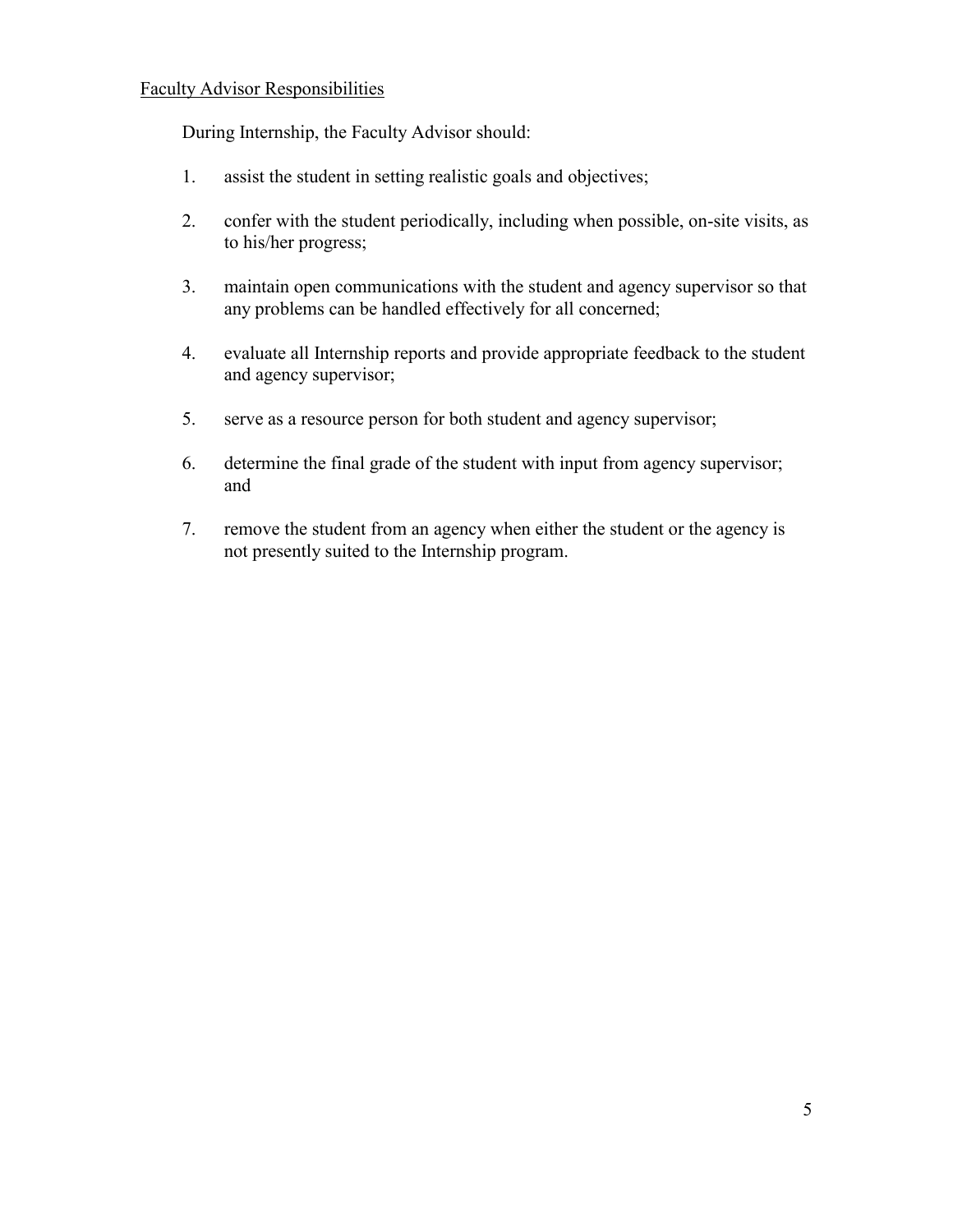#### **REQUIREMENTS FOR ELIGIBILITY**

To be eligible to enroll in a Bachelor of Liberal Studies Internship, the following prerequisites must be met:

- 1. The student must have special permission by the College Faculty Advisor;
- 2. Junior or Senior standing; and
- 3. A minimum overall gradepoint average of 2.5.

#### **GENERAL POLICIES OF THE INTERNSHIP PROGRAM**

The Internship involves 192 hours (4 hours of experience per credit hour, per week, for the equivalent of one semester). Make this section bulleted, so students don't overlook it, as happened to me just yesterday. Students enrolling in an internship must secure their own experience setting and complete a contract between the student-collegeand field supervisor-organization prior to beginning the field experience. The contract must indicate beginning and end dates, name of and signature of field supervisor, location of Internship, general purpose of the Internship, and name of and signature of faculty advisor, and the signature of the student indicating that all rules and regulations of the Internship will be followed. The College of Liberal Studies must approve the Internship contract. Students should maintain close contact with their university advisor at all times. At the conclusion of the experience the student should again gain the signature of completion of the field supervisor and submit their contract, journal, and research paper to their faculty advisor who in turn will grade and sign-off on the completion of the Internship. A student's faculty advisor will sign the Internship grade sheet. Internship credit will be S/U graded.

1. Students may not complete their Internship program at an agency in which they have held a previous position (paid or voluntary).

Exception:

- a. the Intern position is significantly different in terms of the responsibilities (i.e., supervisory vs. Leadership)
- b. the position is in a significant different program service area

If an Intern placement of this type is to be pursued, a letter stating the rationale for seeking such a position should be composed by the student. The letter must be presented to the Faculty Advisor for approval.

2. Students not adhering to the announced schedule for advising, interviewing and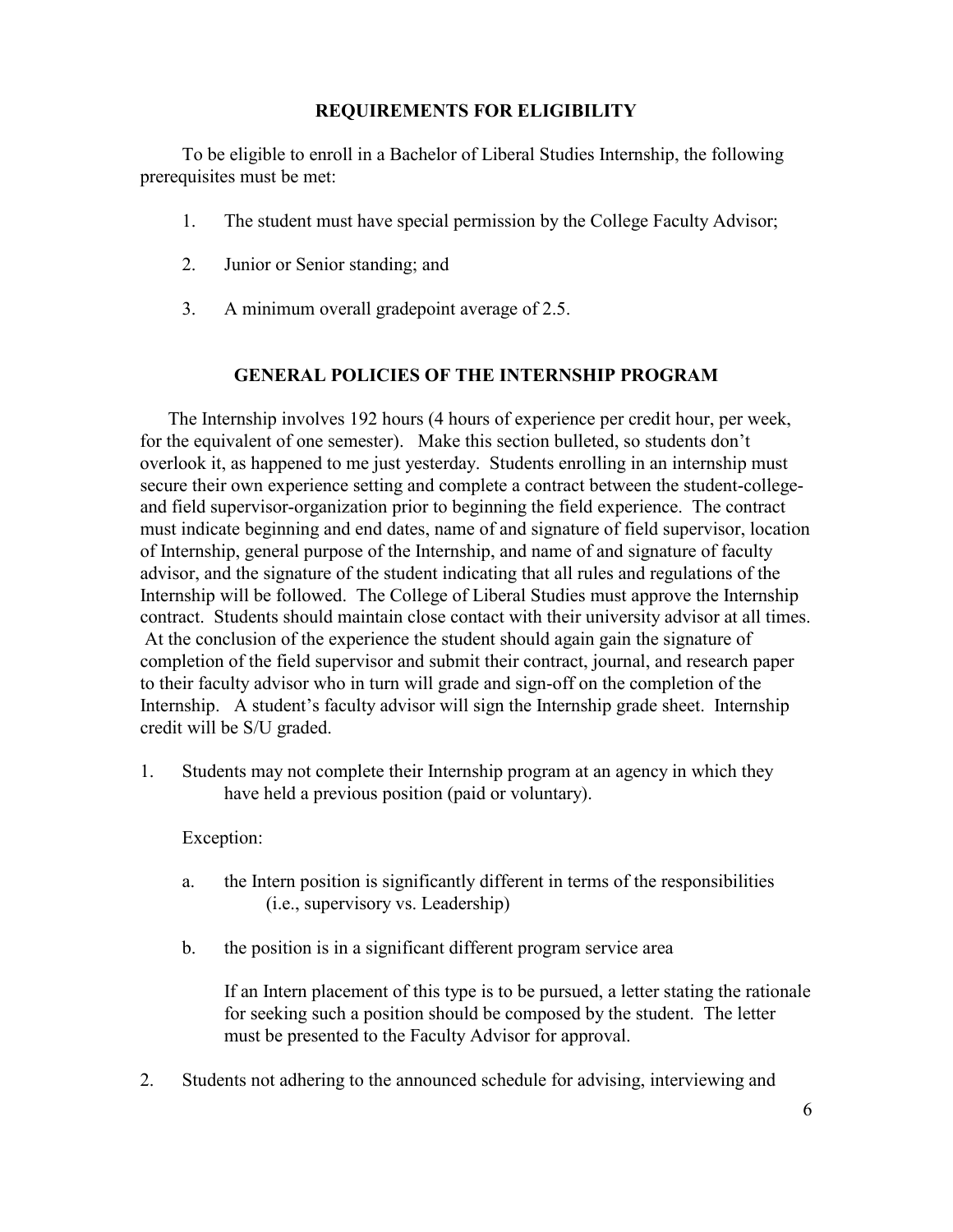preliminary placement procedures are subject to non-placement for the semester they desire to complete the Internship.

- 3. All special arrangements for placement with an agency must be approved by the Internship Supervisor prior to agency acceptance.
- 4. Students should be aware that an agency must be approved by the Faculty Advisor prior to the actual placement of the Intern student.
- 5. Students are expected to prepare for the internship by fully understanding the purpose, objectives, and requirements of the Internship program.
- 6. The student is expected to bear all expense incidental to living in the area of the Intern placement and to work out his/her own satisfactory housing arrangements. It is recommended that the student visit the area of placement in advance and arrange living facilities. Agency personnel may frequently be able to assist the student in locating housing possibilities.
- 7. The Intern student may be paid by the agency. This is an option and is determined by the agency. *The amount of compensation should not influence the type or variety of learning experience.*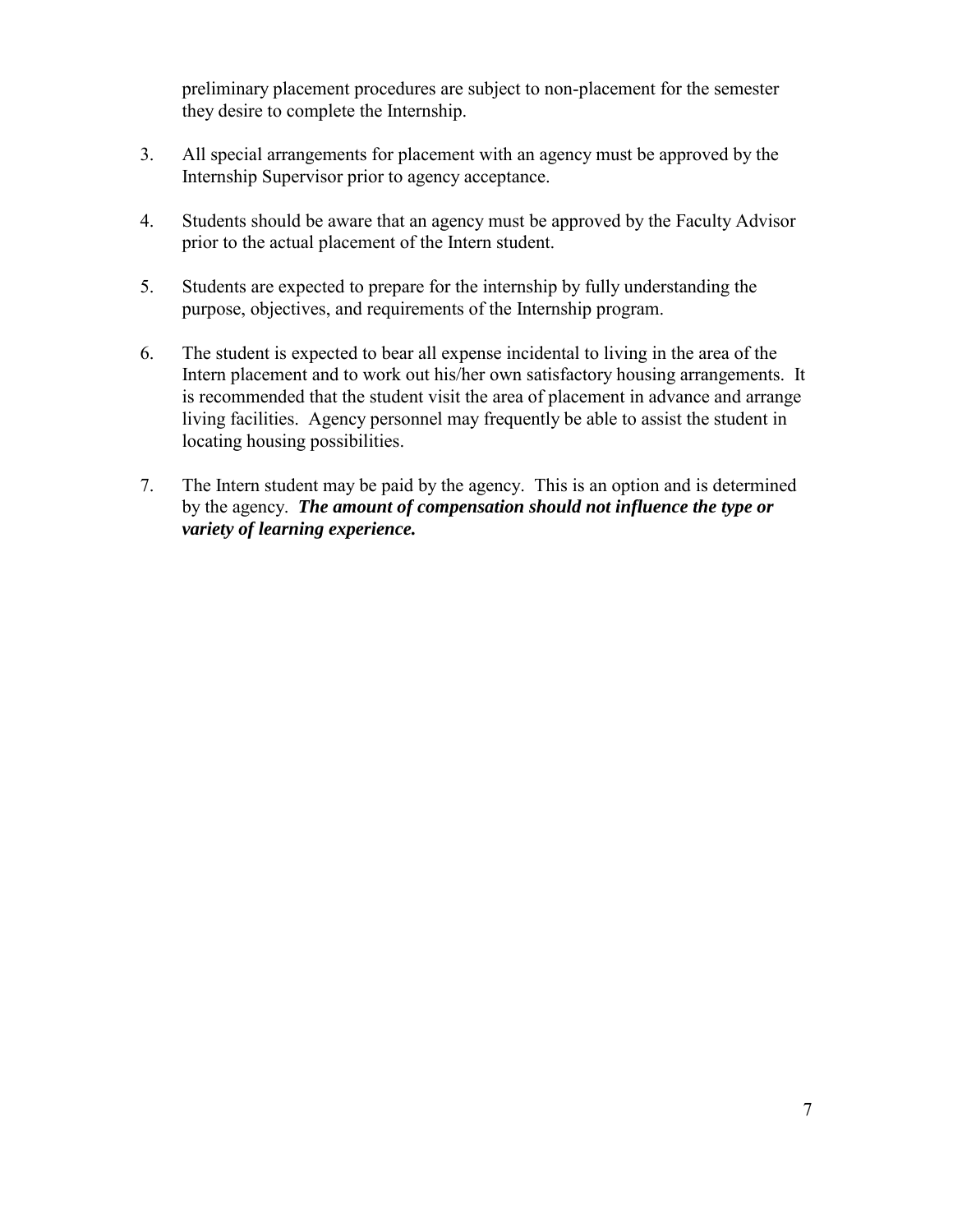

# **APPLICATION FOR STUDENT INTERNSHIP LSTD 4920/LSAL 4920/LSCJ 4920/LSCS 4920**

|                                                                    |                      |  | DATE |  |  |
|--------------------------------------------------------------------|----------------------|--|------|--|--|
|                                                                    |                      |  |      |  |  |
| UNIVERSITY ADDRESS: UNIVERSITY ADDRESS:                            |                      |  |      |  |  |
| PERMANENT OR HOME ADDRESS:                                         |                      |  |      |  |  |
|                                                                    | CITY STATE ZIP PHONE |  |      |  |  |
| EXPECTED GRADUATION DATE: DECEMBER $\Box$ MAY $\Box$ AUGUST $\Box$ |                      |  |      |  |  |
| <b>DEGREE PROGRAM</b>                                              |                      |  |      |  |  |
| <b>BALS BAAL BSCJ BAWC</b>                                         |                      |  |      |  |  |
| <b>SEMESTER IN WHICH INTERNSHIP IS TO BE ACCOMPLISHED:</b>         |                      |  |      |  |  |
|                                                                    | FALL SRING SUMMER 20 |  |      |  |  |
| IN WHAT TYPE OF A SETTING DO YOU WISH TO DO YOUR INTERNSHIP:       |                      |  |      |  |  |
|                                                                    |                      |  |      |  |  |
| DO YOU HAVE A SPECIFIC AGENCY PREFERENCE? IF YES, EXPLAIN.         |                      |  |      |  |  |
| <b>GENERAL COMMENTS:</b>                                           |                      |  |      |  |  |
|                                                                    |                      |  |      |  |  |
|                                                                    |                      |  |      |  |  |
|                                                                    |                      |  |      |  |  |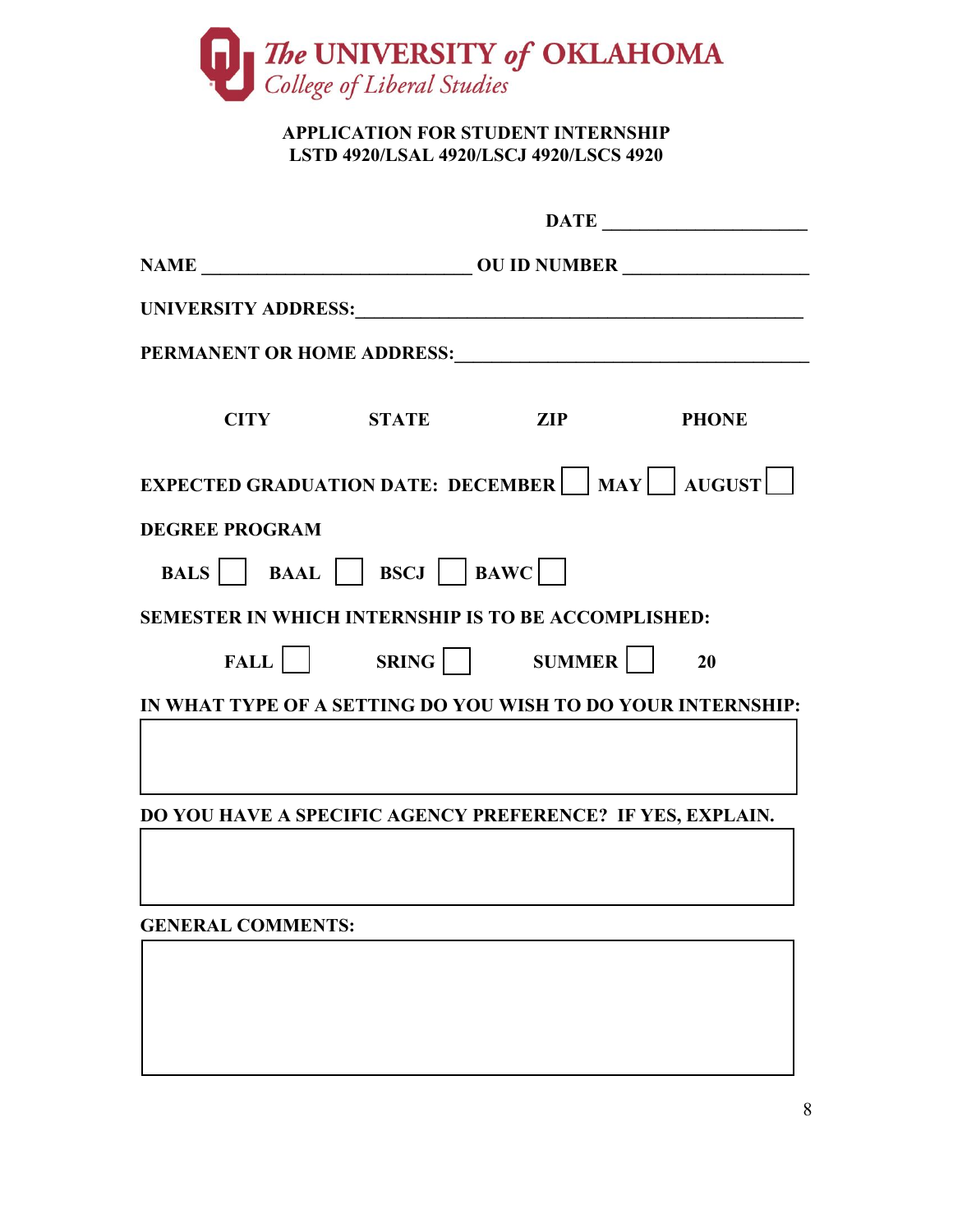

|             |                | The following contractual items between                                                                                                                              | and |
|-------------|----------------|----------------------------------------------------------------------------------------------------------------------------------------------------------------------|-----|
|             |                | (Intern Student)                                                                                                                                                     |     |
|             |                | discussed and agreed upon on (Date)                                                                                                                                  |     |
|             |                | (Agency Supervisor)                                                                                                                                                  |     |
|             |                | constitutes a working contract for the Intern experience during the<br>$\overline{(Date)}$                                                                           |     |
|             |                |                                                                                                                                                                      |     |
|             |                | semester to fulfill semester hours.                                                                                                                                  |     |
| $I_{\cdot}$ |                | Agency Relationship with the University of Oklahoma                                                                                                                  |     |
|             |                | 1. Carry out periodic conferences with Faculty Advisor.                                                                                                              |     |
|             | 2.             | Complete the final student performance evaluation report and evaluation of the<br>special project.                                                                   |     |
|             |                | 3. Cooperate with the Faculty Advisor and/or other representatives of the College<br>of Liberal Studies.                                                             |     |
|             |                | II. Status of the University Intern Student at                                                                                                                       |     |
|             |                | (Agency)                                                                                                                                                             |     |
|             | 1.             | Has status of professional staff member and accorded rights and privileges<br>pertaining thereto. This should include coverage by Agency insurance and<br>liability. |     |
|             | 2.             | Attend all staff meetings and applicable committee and board meetings.                                                                                               |     |
|             | 3 <sub>1</sub> | Work to uphold the character and image of the agency.                                                                                                                |     |
| III.        |                | Philosophy of <u>(Agency</u> ) in regards to Intern student                                                                                                          |     |
|             | 1.             | The personal growth and development of the Intern Student is the primary<br>concern of the agency in participation in this program.                                  |     |
|             | 2.             | Gains by the agency in supervision and/or savings in leadership expense                                                                                              |     |

cannot be motivation for participation in this program.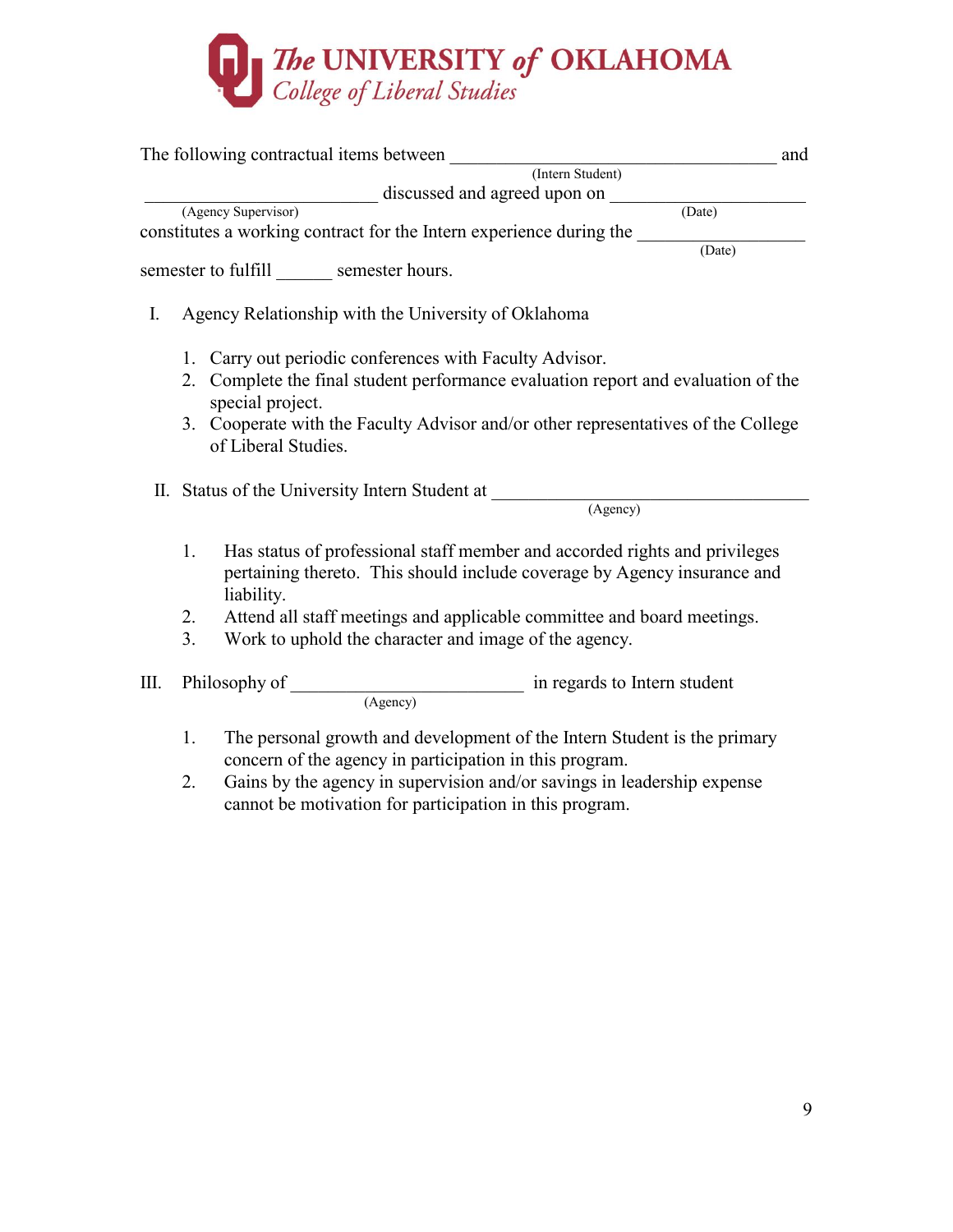

# **INTERNSHIP CURRICULUM**

# **AGENCY ACCEPTANCE OF INTERNSHIP STUDENT**

This agency hereby accepts the following student for Internship during the time and under the specifications listed below:

| <b>Name of Student</b>                                                                                                                                      |                       |  |  |  |  |
|-------------------------------------------------------------------------------------------------------------------------------------------------------------|-----------------------|--|--|--|--|
| <b>Starting Date</b><br><b>Terminating Date</b><br><b>Starting Date Termina</b> (Starting and ending dates are the beginning and end of the term selected.) |                       |  |  |  |  |
|                                                                                                                                                             |                       |  |  |  |  |
| Salary per week (if any)                                                                                                                                    |                       |  |  |  |  |
| <b>General description of assignment:</b>                                                                                                                   |                       |  |  |  |  |
| To be returned to:                                                                                                                                          | Please print or type: |  |  |  |  |
| Intern Advisor<br>College of Liberal Studies<br>University of Oklahoma                                                                                      | (Agency Supervisor)   |  |  |  |  |
| 1700 Asp Avenue<br>Norman, OK 73072                                                                                                                         | (Title or Position)   |  |  |  |  |
|                                                                                                                                                             | (Agency)              |  |  |  |  |
|                                                                                                                                                             | (Agency Address)      |  |  |  |  |
|                                                                                                                                                             | (City, State, ZIP)    |  |  |  |  |
|                                                                                                                                                             | (Agency Phone $#$ )   |  |  |  |  |
|                                                                                                                                                             | (Signature)<br>(Date) |  |  |  |  |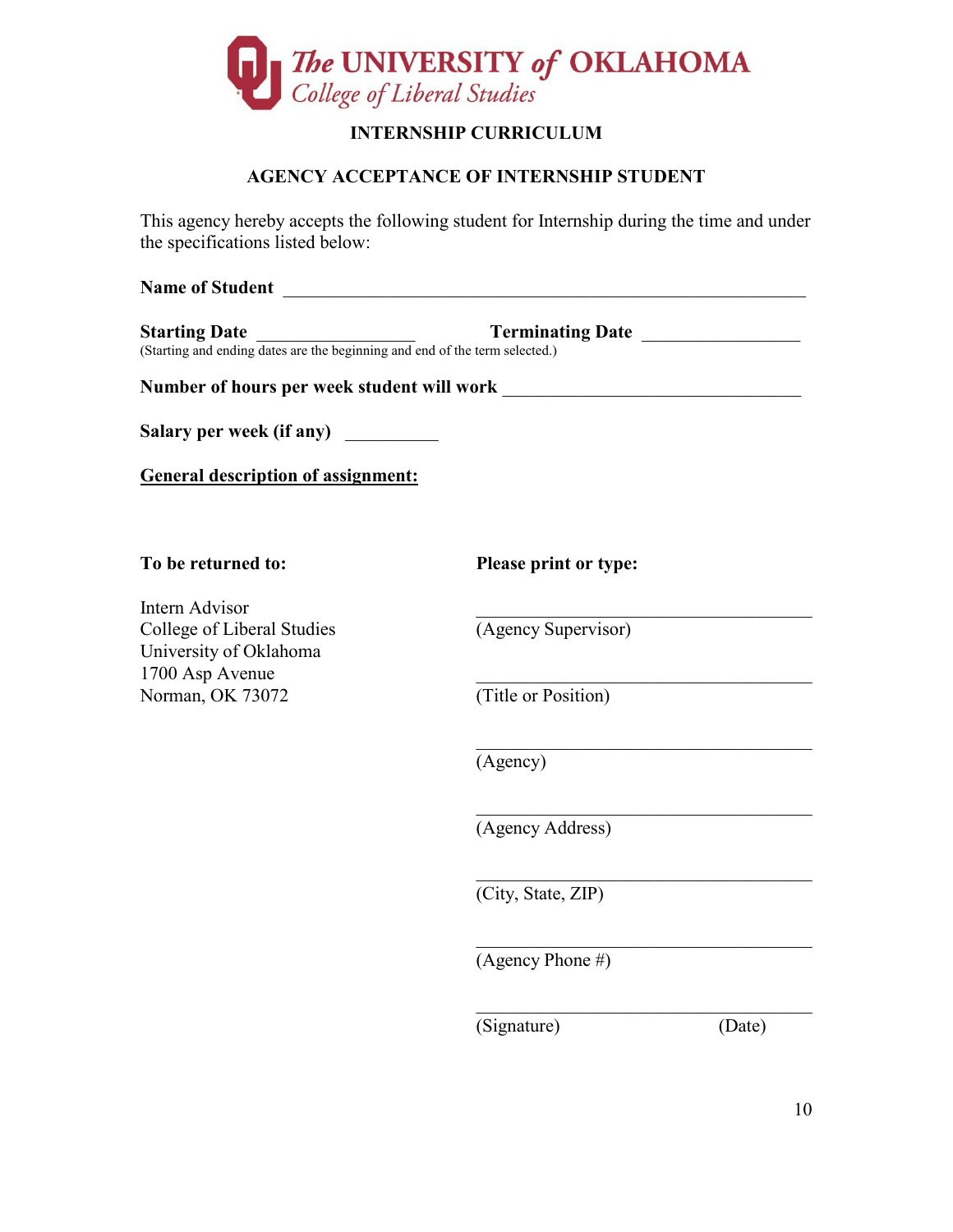

## **FINAL EVALUATION OF INTERNSHIP**

| Name of Internship Student                                                                     |       |  |  |  |
|------------------------------------------------------------------------------------------------|-------|--|--|--|
| Check One: LSTD 4920 $\bigcirc$ LSAL 4920 $\bigcirc$ LSCJ 4920 $\bigcirc$ LSCS 4920 $\bigcirc$ |       |  |  |  |
| Name of Agency Supervisor                                                                      | Title |  |  |  |
| Name of Rater (if different)                                                                   | Title |  |  |  |
| Agency Title                                                                                   |       |  |  |  |

INSTRUCTIONS:

This evaluation should be completed with care and fairness in the interest of the student. The purpose of this evaluation is fourfold:

- 1. To provide the student with an awareness of his/her strengths and weaknesses as related to the pursuit of an individual career.
- 2. To provide the student with evaluative feedback concerning performance of his/her responsibilities in this assignment.
- 3. To provide suggestions for improving performance and correcting deficiencies.
- 4. To help the Faculty Advisor determine a satisfactory/unsatisfactory assessment of the student's performance.

The evaluation process is considered extremely important. Therefore, the student has also been instructed to complete a self-evaluation utilizing this same form. It is suggested that both supervisor and student complete these evaluations independently and then discuss them jointly in an evaluation conference. It is extremely difficult to eliminate the subjectivity of such evaluative forms. Therefore, please exercise your best personal judgment in completing this evaluation. The evaluation is divided into three parts: A, B, and C. Part C is optional.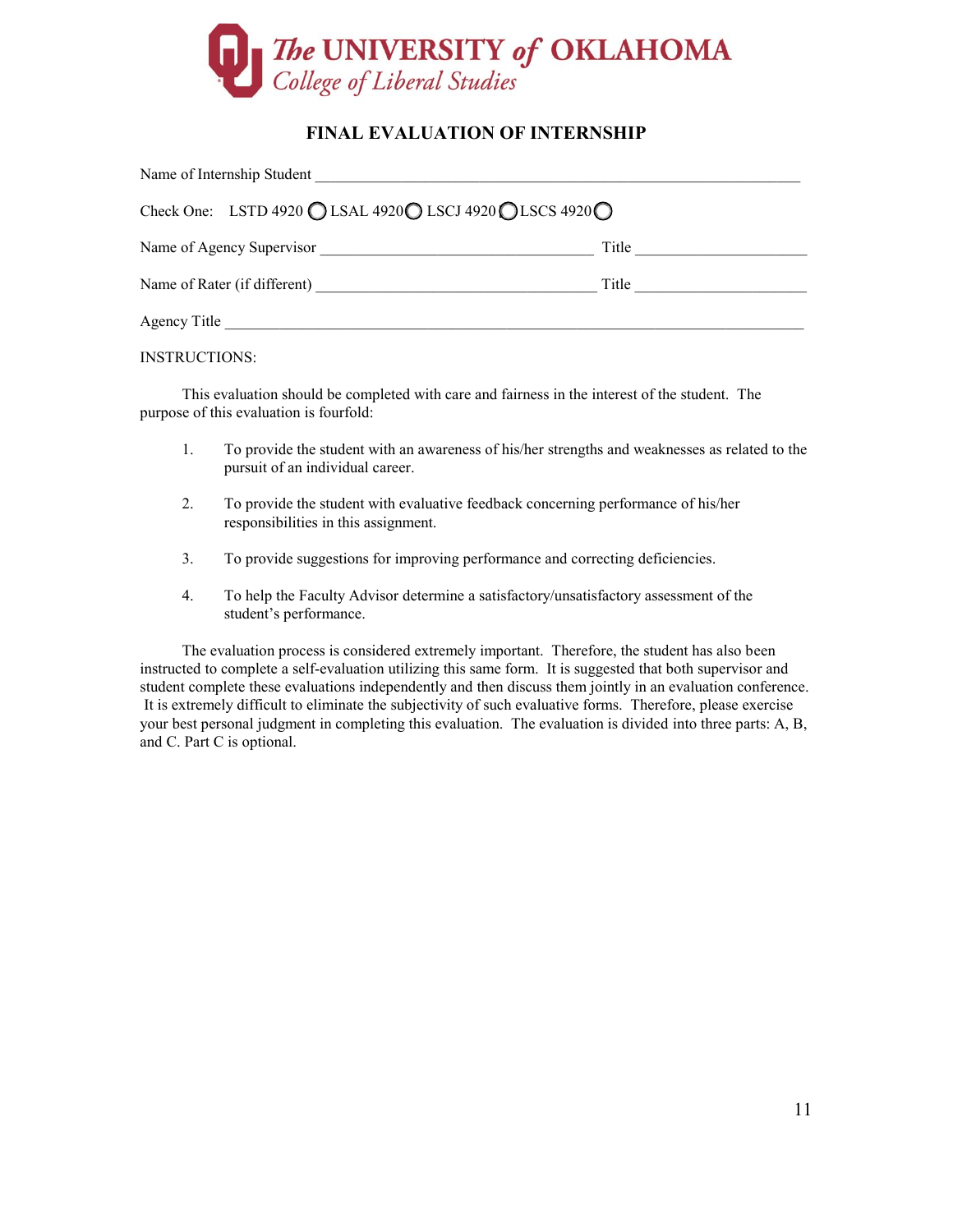#### **Final Evaluation - Part A**

Reflect upon the student's work this semester and make an honest judgment in each category. Descriptive phrases and words have been included to provide a clearer understanding of each area. Check the column which best describes the impression the student has made to date. Please be specific when completing the "Strong Points" and "Suggestions for Improvement" categories. An "Additional Comments" category is also provided for further edification.

- No Opportunity Below Average Average Above Average **I.** Individual Characteristics 1 | 2 | 3
	- A. *Personal Appearance*: Appropriately dressed; well groomed.

Strong Points: Suggestions for Improvement: Additional Comments:

B. *Dependability:* Reliable, punctual; able to meet schedules, follow through and attend to instructions; promptness of reporting absence, tardiness, and time off for illness or personal business.

Strong Points:

Suggestions for Improvement:

Additional Comments:

C. *Initiative:* Able to think and work independently; looks for and finds meaningful work; self-starter.

Strong Points:

Suggestions for Improvement:

Additional Comments:

12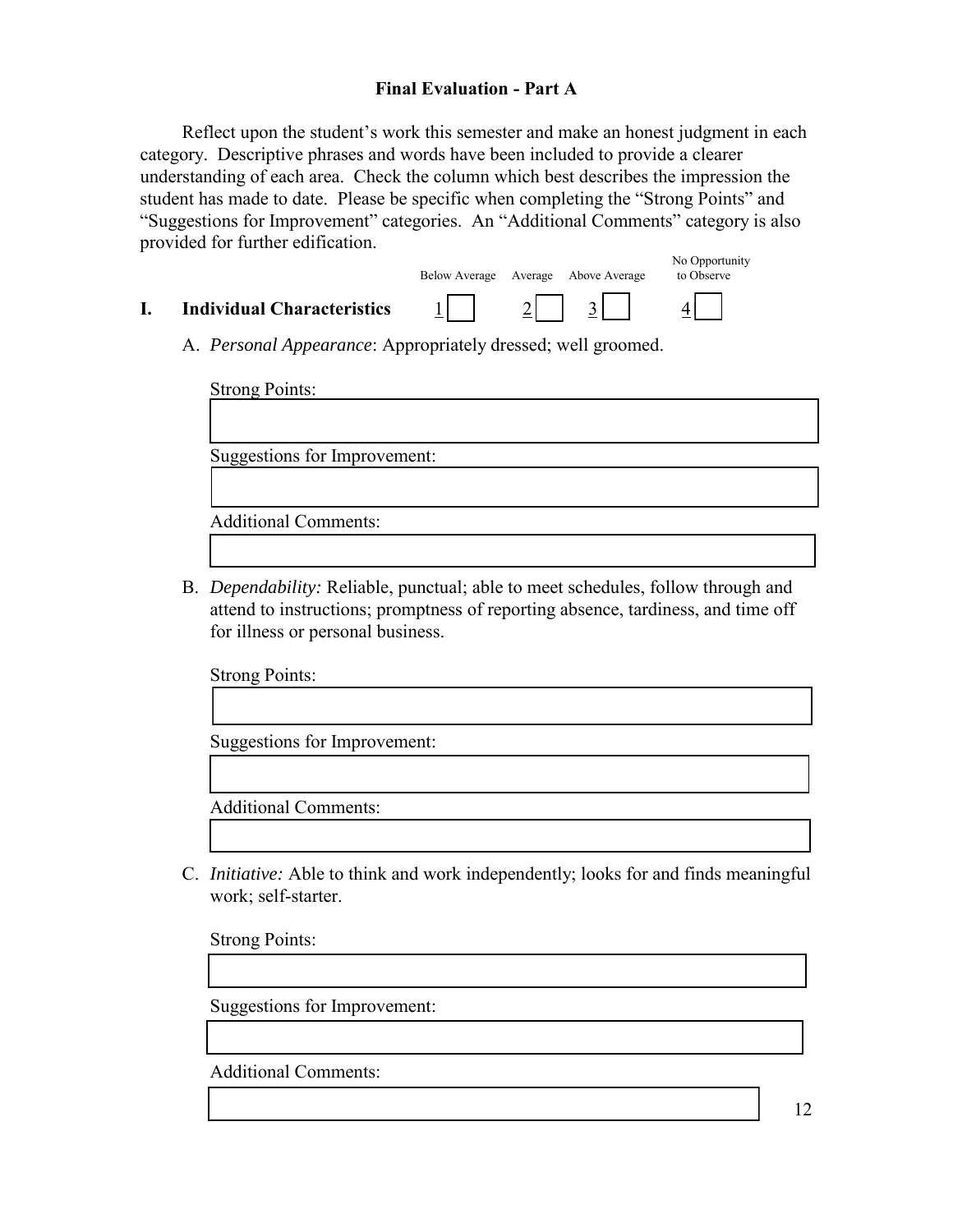D. *Writing Ability and Oral Expression:* Degree of skill and ability in expressing thoughts on paper, reports, projects, command of language and ability to communicate with others.

Strong Points:

Suggestions for Improvement:

Additional Comments:

D. *Personality:* Enthusiastic; courteous and tactful; friendly; displays a concern for others; displays a sense of humor; able to comply with established procedures and policies.

Strong Points:

Suggestions for Improvement:

Additional Comments:

E. *Ability to Accept Criticism:* Is willing to accept suggestions, direction and critical evaluation; is critical of own performance and quality of work; works to improve performance following suggestions.

Strong Points:

Suggestions for Improvement:

Additional Comments: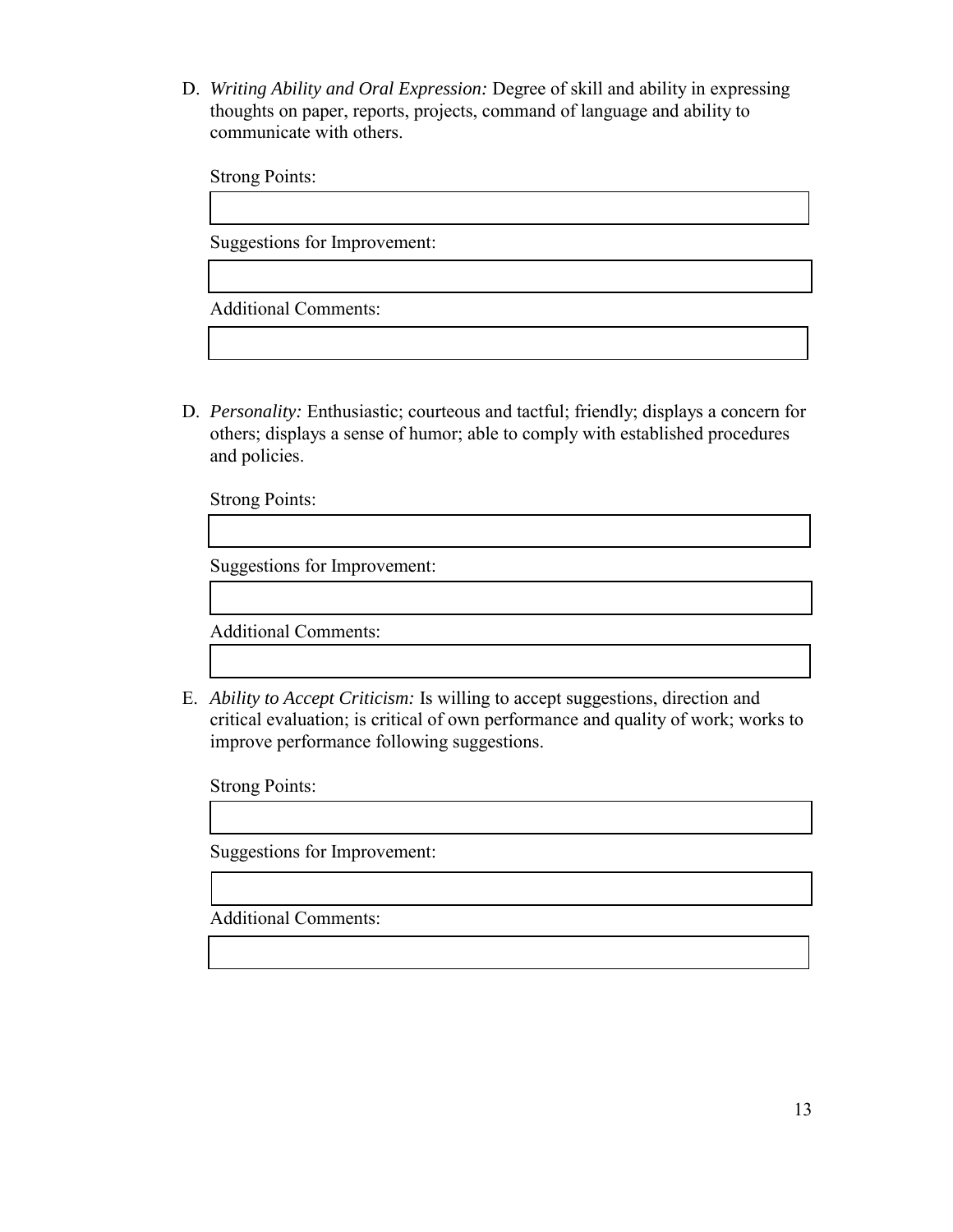|                                     |                           |         |               | No Opportunity |
|-------------------------------------|---------------------------|---------|---------------|----------------|
| <b>Professional Characteristics</b> | <b>Below Average</b><br>_ | Average | Above Average | to Observe     |

A. Knowledge of Position: Displays an operational knowledge of the skills and duties required to perform in this position, commensurate with educational level.

Strong Points: Suggestions for Improvement:

Additional Comments:

B. Leadership: Conducts self well before groups, displays flexibility and ability to make decisions, displays mature judgment.

Strong Points:

Suggestions for Improvement:

Additional Comments:

C. Creativity: Displays imagination; uses physical and human resources well; generates and implements new ideas.

Strong Points:

Suggestions for Improvement:

Additional Comments: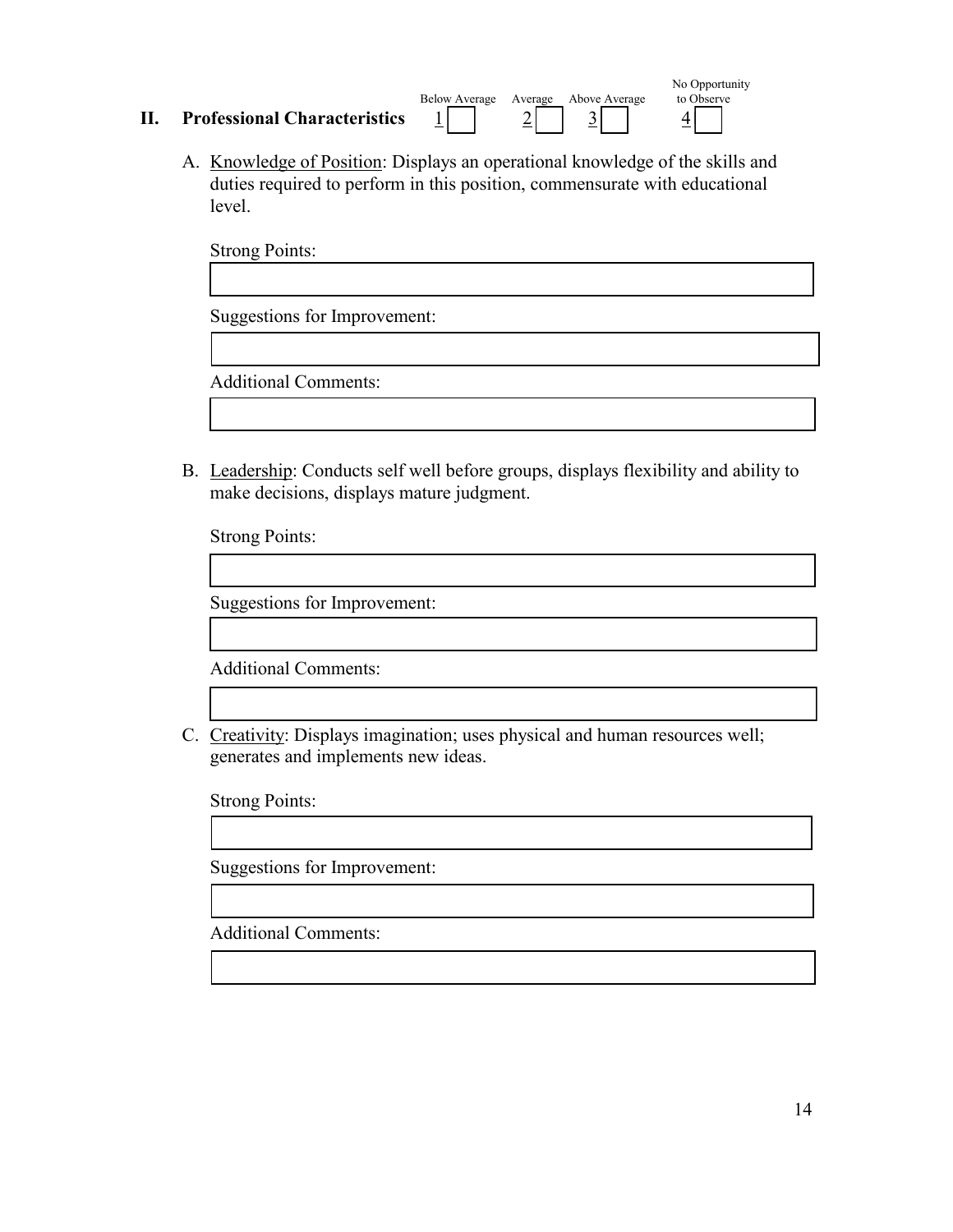D. Judgment: Possess common sense, distinguishes important from unimportant; evaluates the problem before making a decision; tact.

Strong Points:

Suggestions for Improvement:

Additional Comments:

E. Commitment: Displays zeal for the profession; accepts assignments willingly; shows desire to learn; active in professional organizations.

Strong Points:

Suggestions for Improvement:

Additional Comments:

F. Relationships: Communicates well with other employees; relates well with public (clients) and/or other agencies; demonstrates consideration for other viewpoints.

Strong Points:

Suggestions for Improvement:

Additional Comments: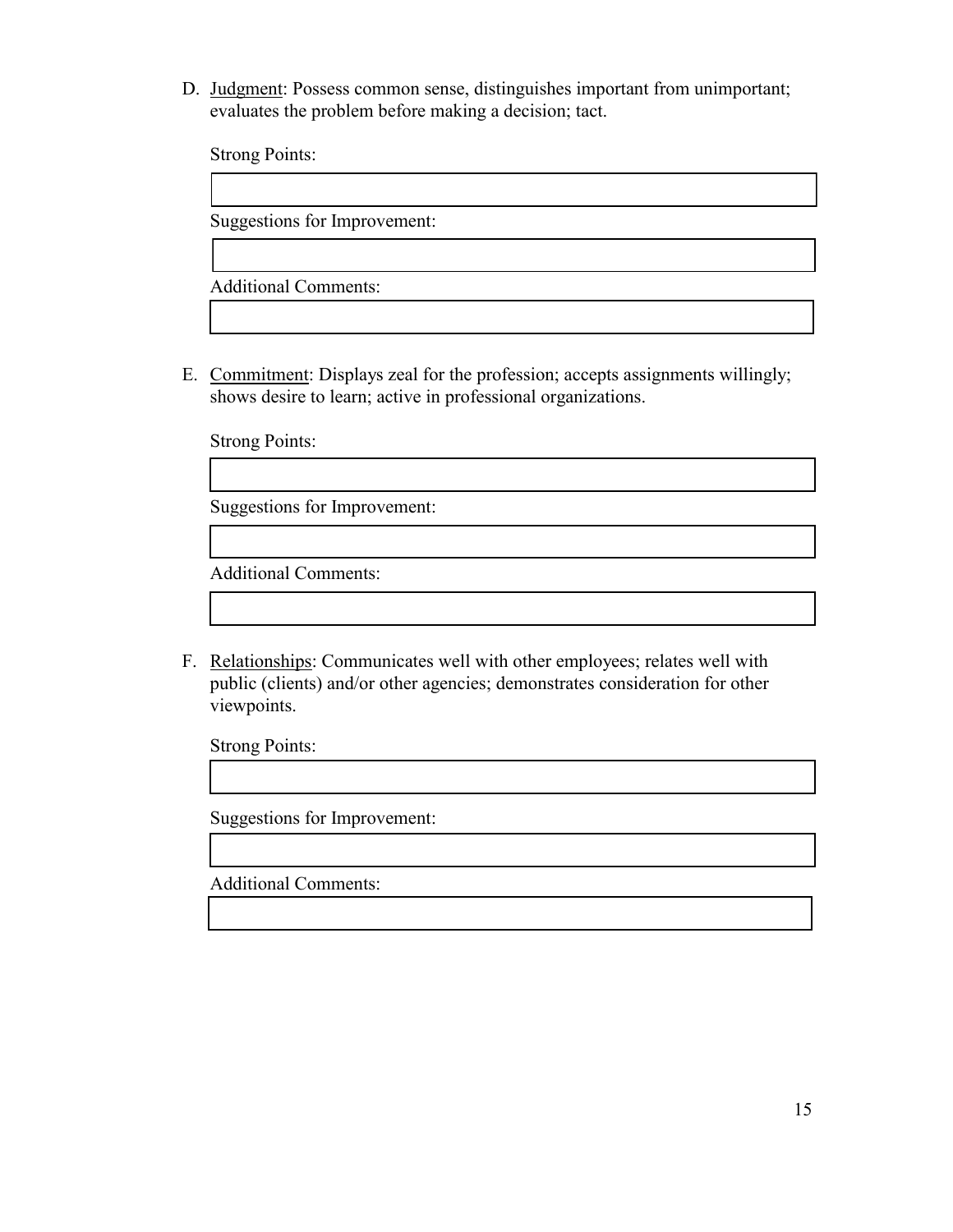## **Final Evaluation - Part B**

#### **Overall Performance:**

Consider total performance on the basis of job requirements, assignments, and objectives. Consider evidence of movement toward resolution of problems and quality of end results.

#### **Rater's Comments:**

Rater's Signature:\_\_\_\_\_\_\_\_\_\_\_\_\_\_\_\_\_\_\_\_\_\_\_\_\_\_\_\_\_\_\_\_\_\_\_\_\_\_

Student's Signature:\_\_\_\_\_\_\_\_\_\_\_\_\_\_\_\_\_\_\_\_\_\_\_\_\_\_\_\_\_\_\_\_\_\_\_\_

Date of Evaluation:\_\_\_\_\_\_\_\_\_\_\_\_\_\_\_\_\_\_\_\_\_\_\_\_\_\_\_\_\_\_\_\_\_\_\_\_\_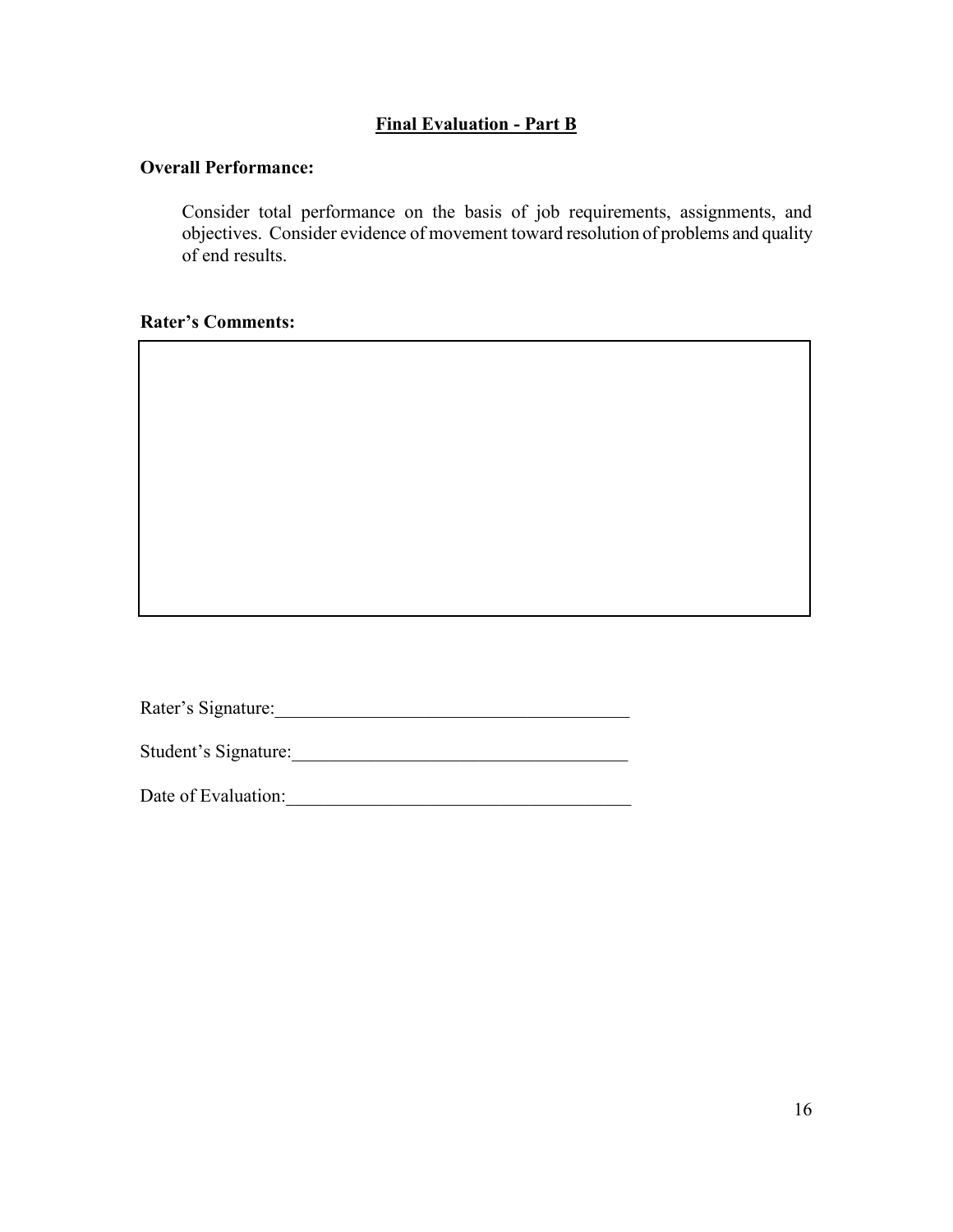

#### **STUDENT EVALUATION OF INTERNSHIP SITE**

| Instructions: | Please rate the strengths and weaknesses of the site in terms of meeting your needs as an intern.<br>Use the following scale:                                                                                      |                                                                                                                                                              |                                                |                                                                                            |  |  |  |  |
|---------------|--------------------------------------------------------------------------------------------------------------------------------------------------------------------------------------------------------------------|--------------------------------------------------------------------------------------------------------------------------------------------------------------|------------------------------------------------|--------------------------------------------------------------------------------------------|--|--|--|--|
|               | 4 - Fair                                                                                                                                                                                                           | 1 - Excellent                                                                                                                                                | 2 - More than adequate<br>5 - Poor             | 3 - Adequate<br>6 - NA (Not Applicable)                                                    |  |  |  |  |
|               | If you feel you need to be more specific, please include comments under each area.                                                                                                                                 |                                                                                                                                                              |                                                |                                                                                            |  |  |  |  |
|               | 1. Acceptance of you as a functional member of the staff; willingness to integrate you into all<br>appropriate levels in activities, programs and projects.<br><b>Comments:</b>                                    |                                                                                                                                                              |                                                |                                                                                            |  |  |  |  |
|               |                                                                                                                                                                                                                    | 2. Provision of relevant experiences in administration, supervision, and leadership.<br><b>Comments:</b>                                                     |                                                |                                                                                            |  |  |  |  |
|               |                                                                                                                                                                                                                    | 3. Cooperation of agency staff to provide professional growth experiences through training<br>programs, seminars and similar activities.<br><b>Comments:</b> |                                                |                                                                                            |  |  |  |  |
|               |                                                                                                                                                                                                                    | 4. Provision of assistance in helping; you meet your personal and professional goals and<br>objectives.<br><b>Comments:</b>                                  |                                                |                                                                                            |  |  |  |  |
|               |                                                                                                                                                                                                                    | 5. Possession of resources essential to the preparation of professionals (library, equipment,<br>supplies, etc.).<br><b>Comments:</b>                        |                                                |                                                                                            |  |  |  |  |
|               |                                                                                                                                                                                                                    | 6. Employment of qualified, professional staff with demonstrated capability to provide<br>competent supervision.<br><b>Comments:</b>                         |                                                |                                                                                            |  |  |  |  |
|               |                                                                                                                                                                                                                    | <b>Comments:</b>                                                                                                                                             | followed-up by brief written progress reports. | 7. Adequate scheduling of conferences with you and ongoing evaluation of your performance, |  |  |  |  |
|               |                                                                                                                                                                                                                    | 8. Allowance for relating classroom theory to practical situations.<br><b>Comments:</b>                                                                      |                                                |                                                                                            |  |  |  |  |
|               |                                                                                                                                                                                                                    | 9. Location in reasonable proximity to campus.<br><b>Comments:</b>                                                                                           |                                                |                                                                                            |  |  |  |  |
|               | 10. Willingness to listen to whatever suggestions or recommendations you might offer, and<br>willingness to discuss them with you, explaining the rationale for their acceptance or rejection.<br><b>Comments:</b> |                                                                                                                                                              |                                                |                                                                                            |  |  |  |  |

ADDITIONAL COMMENTS: